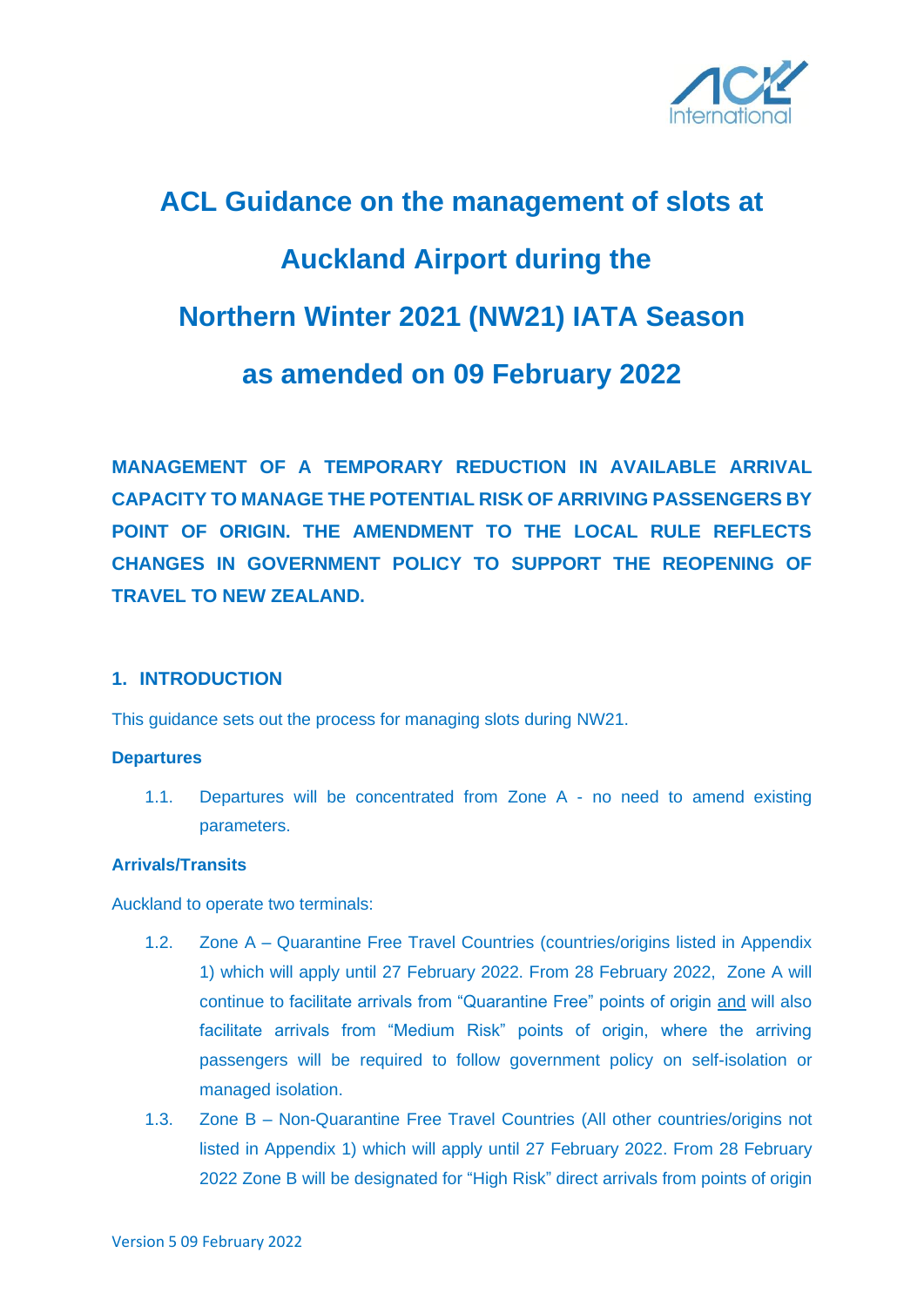

included in Appendix 2. Passengers will be required to follow Government policy on quarantine.

- 1.4. Transit passengers from Non-Quarantine Free Travel Countries will be held in Zone B and will be bussed directly to the aircraft, this will apply until 13 March 2022.
- 1.5. Transit passengers from Quarantine-Free and Medium Risk Countries will be able to transit using the transit facility in Zone A until 13 March 2022.
- 1.6. From 14 March 2022 all transit passengers, regardless of country / port of origin, will use the transit facility in Zone A.

## **2. OBJECTIVES**

The objective of this process is to:

- 2.1. Manage the demand for airport infrastructure against a reduced supply of capacity.
- 2.2. Provide the mechanism to support the release of capacity and ensure it is available for use as soon as it's released.
- 2.3. Give certainty that the allocated slots can be accommodated within the available capacity to avoid inconvenience and hardship to passengers and maintain safe segregation of passengers.
- 2.4. Provide a process that is fair, transparent and non-discriminatory.
- 2.5. Ensure that any capacity reduction is spread across all Carriers that hold slots that use the affected infrastructure.
- 2.6. Remove slots from the database that carriers do not intend to operate to maximise the opportunities for those that do.
- 2.7. Provide reassurance to Carriers that hold historic rights that these will be protected for use in the subsequent seasons when capacity returns to the formal Declared Capacity.

# **3. PRINCIPLES OF CAPACITY REDUCTION**

- 3.1. The Coordinator will aim to satisfy as much demand as possible based on the available Temporary Capacity.
- 3.2. Services that do not utilise affected infrastructure will not be impacted by the Local Rule.
- 3.3. Auckland Airport should notify the Coordinator and Carriers the available capacity as soon as it is known and if it changes throughout the period the restriction applies.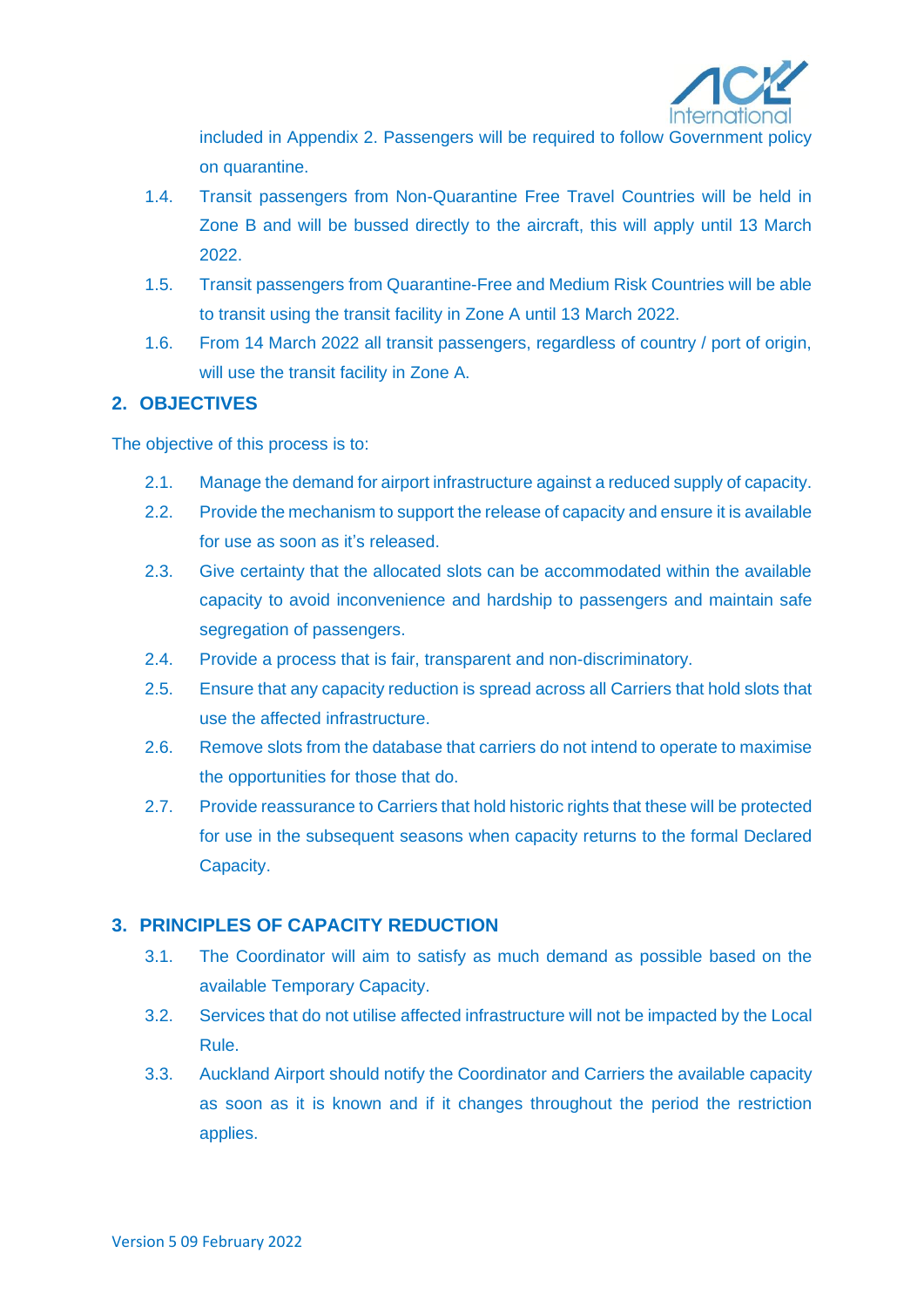

- 3.4. Airlines with historic entitlement in NW21 may not be able to utilise this entitlement because of reduced capacity, however where this is the case the historic entitlement will be protected for the subsequent season when capacity returns to the formal declared capacity.
- 3.5. Should slots need to be removed or re-timed, priority will be given as follows:
	- 3.5.1. Those carriers holding historic slots that operated the same service in the previous NS21 season.
	- 3.5.2. Historic slots not operated in the previous season
	- 3.5.3. Newly allocated slots
	- 3.5.4. Adhoc operations

## **4. PROCESS**

- 4.1. Auckland Airport will provide ACL with the temporary capacity limits for NW21 including a listing of Quarantine Free/ Medium Risk and Non-Quarantine Free Travel/High Risk points of origin.
- 4.2. Carriers seeking full series alleviation should return slots between HBD (31 August 2021) and 07 September 2021. More details NW21 alleviation can be found [here](https://www.acl-uk.org/wp-content/uploads/2021/06/SCNZL-NW21-Slot-Alleviation-Decision.pdf)
- 4.3. Carriers will be requested to delete slots that they do not intend to operate including any periods within the 50% permitted cancellations of series held at HBD +7 days. If having done so the capacity is sufficient to cover all planned operations, no further action will be required. Requests for additional slots will be subject to the available capacity at the time of the request.
- 4.4. Should the deletions not be sufficient to fall within the Temporary Capacity, ACL will identify flights that fall within period where demand exceed capacity and will seek voluntary schedule adjustments until demand equals capacity.
- 4.5. Coordination will be based on the available capacity in Zone B for Non-Quarantine Free Travel/High Risk arrivals. Only arrivals from Non-Quarantine Free Travel/High Risk points of origin will be coordinated to Zone B.
- 4.6. Should the voluntary process fail to meet the Temporary Capacity, ACL will consider using further measures as detailed in the WASB best practice for managing periods of reduced capacity.
- 4.7. Should two or more Carriers have the same priority above, ACL will consider the additional criteria as set out in clause 8.4 of the IATA WASG ensuring that a fair distribution of flights is maintained based on slots held at the HBD.
- 4.8. All requests that cannot be satisfied within the available capacity will remain on the waitlist. The waitlist will be reviewed regularly by ACL, and improvements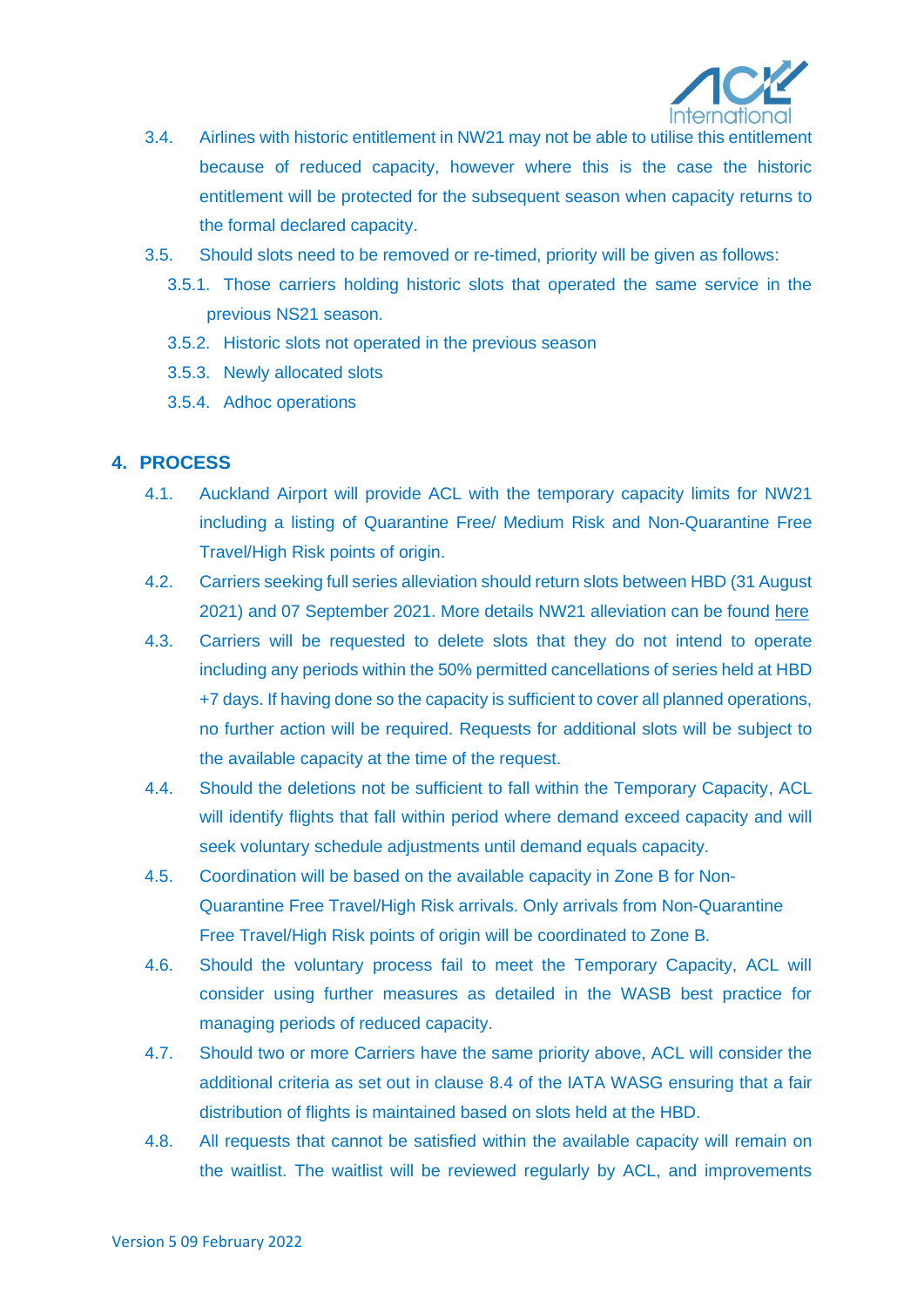

made based on the above priorities as airlines cancel or new capacity is made available.

4.9. Should the Temporary Capacity be increased, priority for new slots will be given to those that hold historic status before other requests.

## **5. Allocation of flights between zones based on point of origin**

- 5.1.1. Appendix 1 identifies the points of origin to be coordinated into Zone A under the existing capacity declaration at Auckland International Airport and their effective dates.
- 5.1.2. Appendix 2 identifies points of origin to be coordinated into Zone B and their effective dates.
- 5.1.3. Appendix 1 & 2 will be updated as Government advice is reviewed.
- 5.1.4. If a point of origin is added to Appendix 1, ACL will coordination these flights to Zone A and offer the airline their requested time if capacity is available. The slot will remain on the waitlist should capacity not be available.
- 5.1.5. If a point of origin is added to Appendix 2, flights will be moved to Zone B and offered best available slots, any slots not available/allocated will remain on waitlist pending any improvements.

## **6. TRANSPARENCY**

All allocation will be available on OCS and by requests an all airport/carrier SIR once the coordination exercises have been completed.

## **7. ALLEVIATION**

Alleviation will be granted to slots cancelled in compliance with this process.

## **8. HISTORICS**

Historics for the subsequent season will be based on the allocation held at the HBD prior to the start of this process.

Any slot that has been issued on a non-historic basis may not be granted historic eligibility in the subsequent season.

## **9. COMPLIANCE**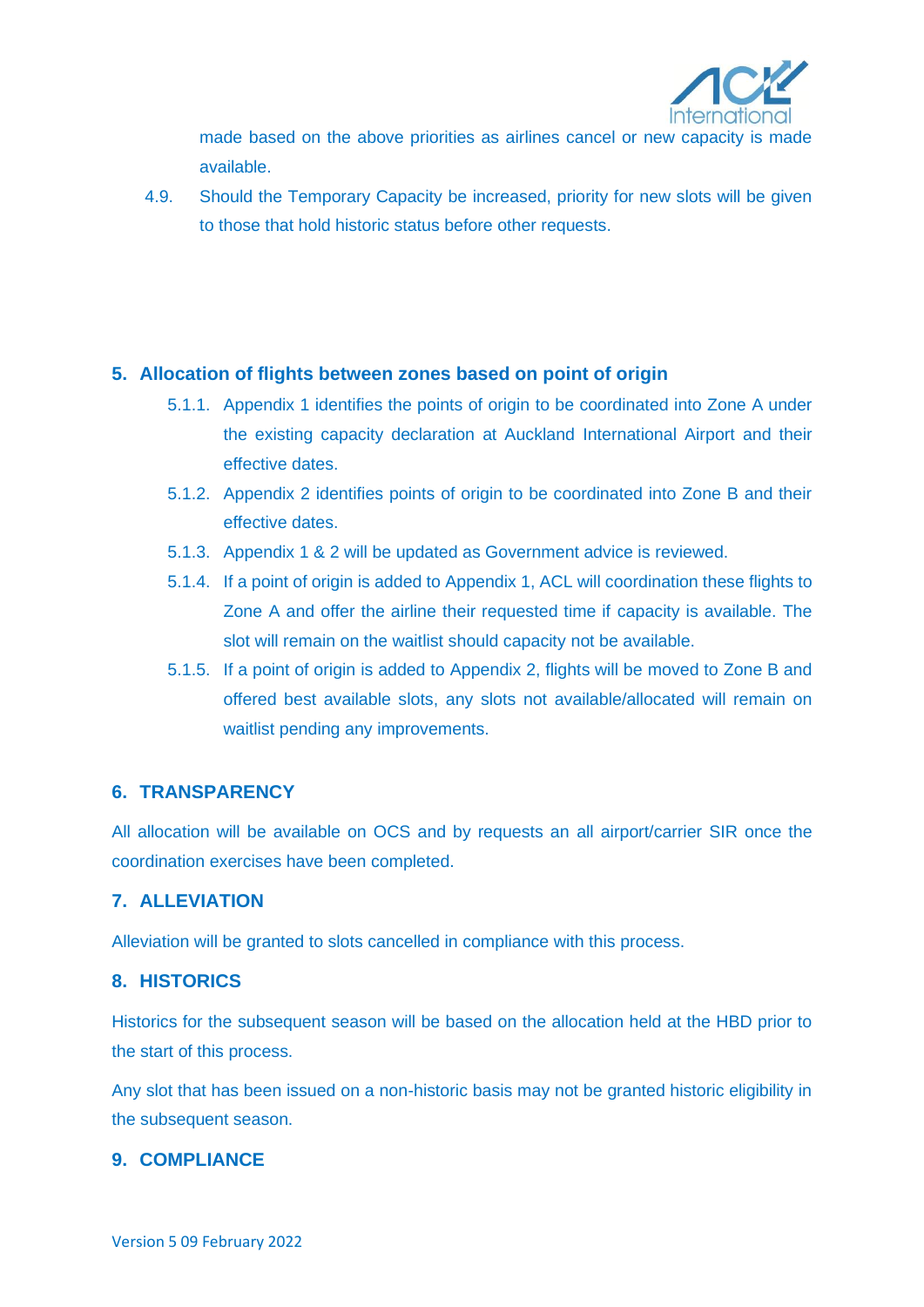

ACL will review any failure to operate to the times allocated and may refer poor performance to the Slot Performance Committee (SPC) that may result in Historics being removed.

## **Appendix 1 – List of Quarantine Free Travel/Medium Risk**

All passengers arriving on these services will need to meet the vaccination requirements outlined by the NZ Government.

| <b>Point of Origin</b>                                    | <b>From Date</b> | <b>To Date</b>       |
|-----------------------------------------------------------|------------------|----------------------|
| <b>Cook Island's</b>                                      | 01 December 2021 | <b>26 March 2022</b> |
| <b>Niue</b>                                               | 01 December 2021 | <b>26 March 2022</b> |
| Tonga                                                     | 01 December 2021 | <b>26 March 2022</b> |
| Samoa                                                     | 01 December 2021 | <b>26 March 2022</b> |
| Vanuatu                                                   | 01 December 2021 | <b>26 March 2022</b> |
| <b>Tokelau</b>                                            | 01 December 2021 | <b>26 March 2022</b> |
| Australia* (All points of<br>origin incl. Norfolk Island) | 28 February 2022 | <b>13 March 2022</b> |

# **Appendix 2 – List of Quarantine Travel/High Risk**

All passengers arriving on these services will need to meet the vaccination requirements outlined by the NZ Government.

| <b>Point of Origin</b> | <b>From Date</b> | <b>To Date</b> |
|------------------------|------------------|----------------|
|                        |                  |                |